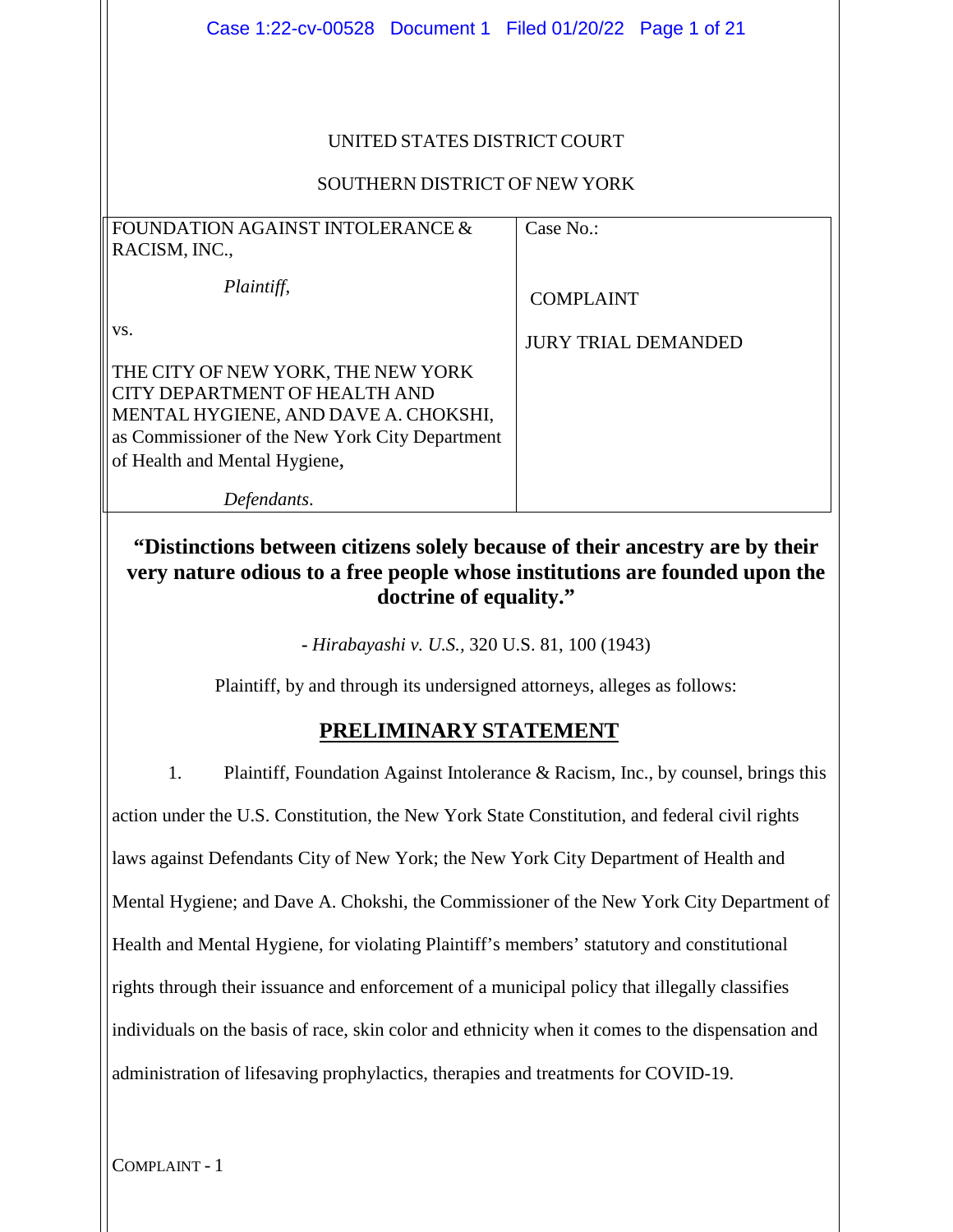#### Case 1:22-cv-00528 Document 1 Filed 01/20/22 Page 2 of 21

2. Clinical studies demonstrate that monoclonal antibody and oral antiviral therapies – all of which are experimental treatments under emergency use authorization – are extremely effective at treating patients with mild to moderate COVID-19 who, due to age and underlying medical conditions, are at high risk for progression to severe disease.

3. Plaintiff's members include patients of all races and ethnicities including those who, because they identify or are classified as "non-Hispanic white," are and will be given lower priority in receiving these treatments and therapies than similarly situated patients who identify or are classified as "non-white" or "Hispanic/Latino."

4. Because these therapies and treatments are so effective, Defendants' discriminatory policy substantially increases the risk of hospitalization and death for COVID-19 patients classified as "non-Hispanic white."

5. Further, while monoclonal antibody and oral antiviral therapies are effective in the *short term* at treating patients with mild to moderate COVID-19 who are at high risk for progression to severe disease, their *long term* effects are unknown.

6. Pursuant to the subject municipal policy, young or otherwise healthy persons who identify as or are classified as "non-white" and/or "Hispanic/Latino" have been and are being prioritized for these experimental treatments while vaccinated "non-Hispanic white" patients as old as 64 without other severe risk factors receive no such prioritization.

7. As a result, "non-white" and/or "Hispanic/Latino" patients are disproportionately being made to assume the risk of long term negative side effects from these therapies solely because of the color of their skin and their ethnic heritage.

8. Defendants' illegal policy of race-based medical rationing also promotes a vile and evil canard, rooted in eugenics, that non-white races and ethnicities are more sickly, weak,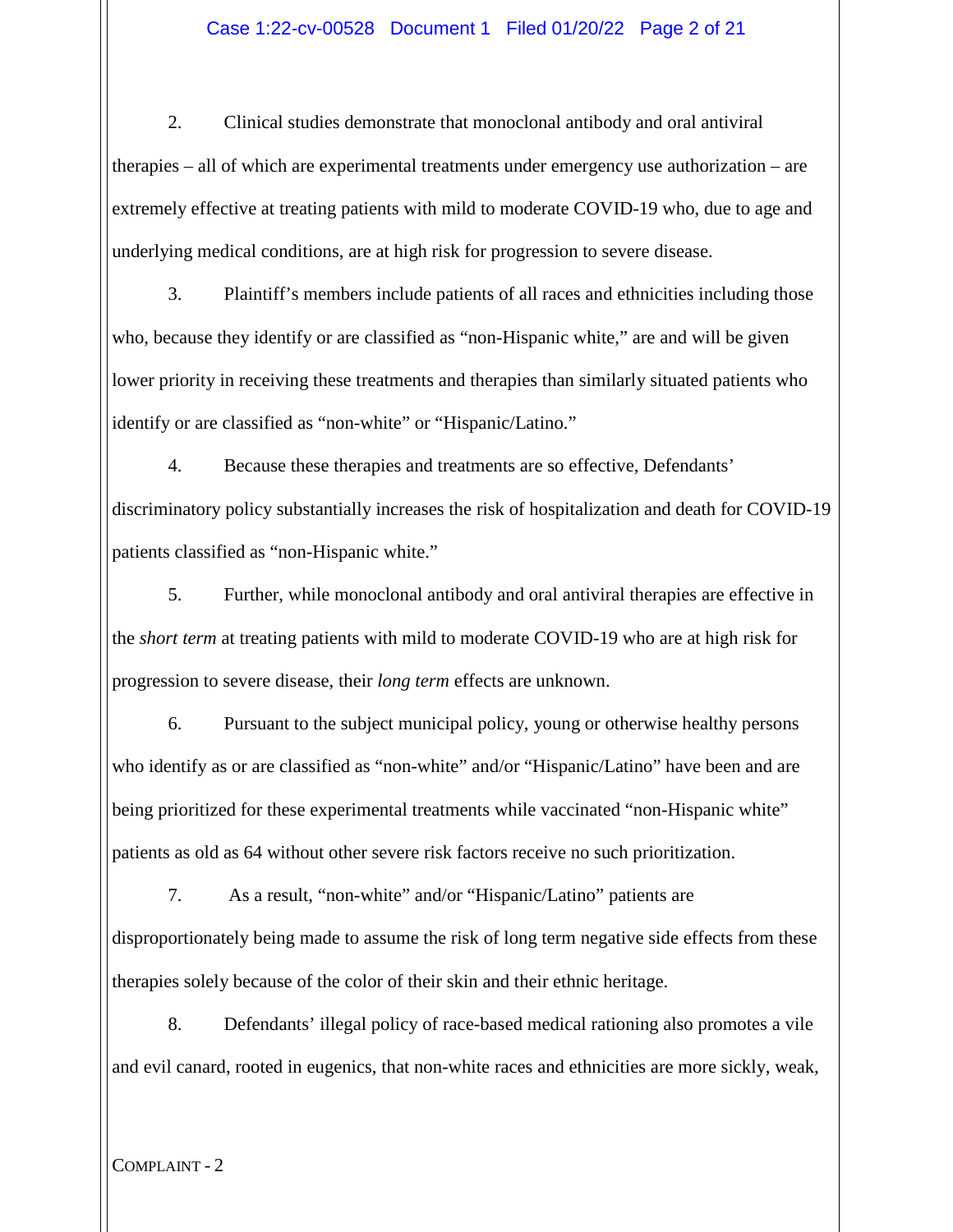and infectious simply because of their skin color and ancestry. Defendants' policy likens darker complexion to a disease or other negative condition. A higher level of melanin, however, is not a comorbidity.

9. Defendants' policy of pathologizing skin color and ancestry has injured and will continue to injure Plaintiff's members by intentionally and unconstitutionally discriminating against them on the basis of their race and ethnicity – classifications that the Supreme Court in *Shaw v. Reno*, 509 U.S. 630, 643 (1993), denounced as "odious to a free people whose institutions are founded upon the doctrine of equality."

10. Since Plaintiff's members have been, or will imminently be, subject to irreparable injury by this unconstitutional and discriminatory municipal policy, and since there is a realistic danger that the aforesaid policy will significantly compromise recognized federal and state statutory and constitutional protections of parties not before the Court, Plaintiff is entitled to nominal damages as well as declaratory and injunctive relief.

11. Plaintiff therefore brings this action for injunctive relief, declaratory judgment, nominal damages, and attorneys' fees pursuant to, *inter alia*, 42 U.S.C. §§ 1983, 1981, 1988, 2000d, and 18116 as well as the New York State Constitution.

## **JURISDICTION**

12. This Court has jurisdiction over Plaintiff's federal law claims under 28 U.S.C §§ 1331, 1343(a), (3), and (4).

## **VENUE**

13. Venue is proper for the United States District Court for the Southern District of New York pursuant to 28 U.S.C. § 1391(b) and (c).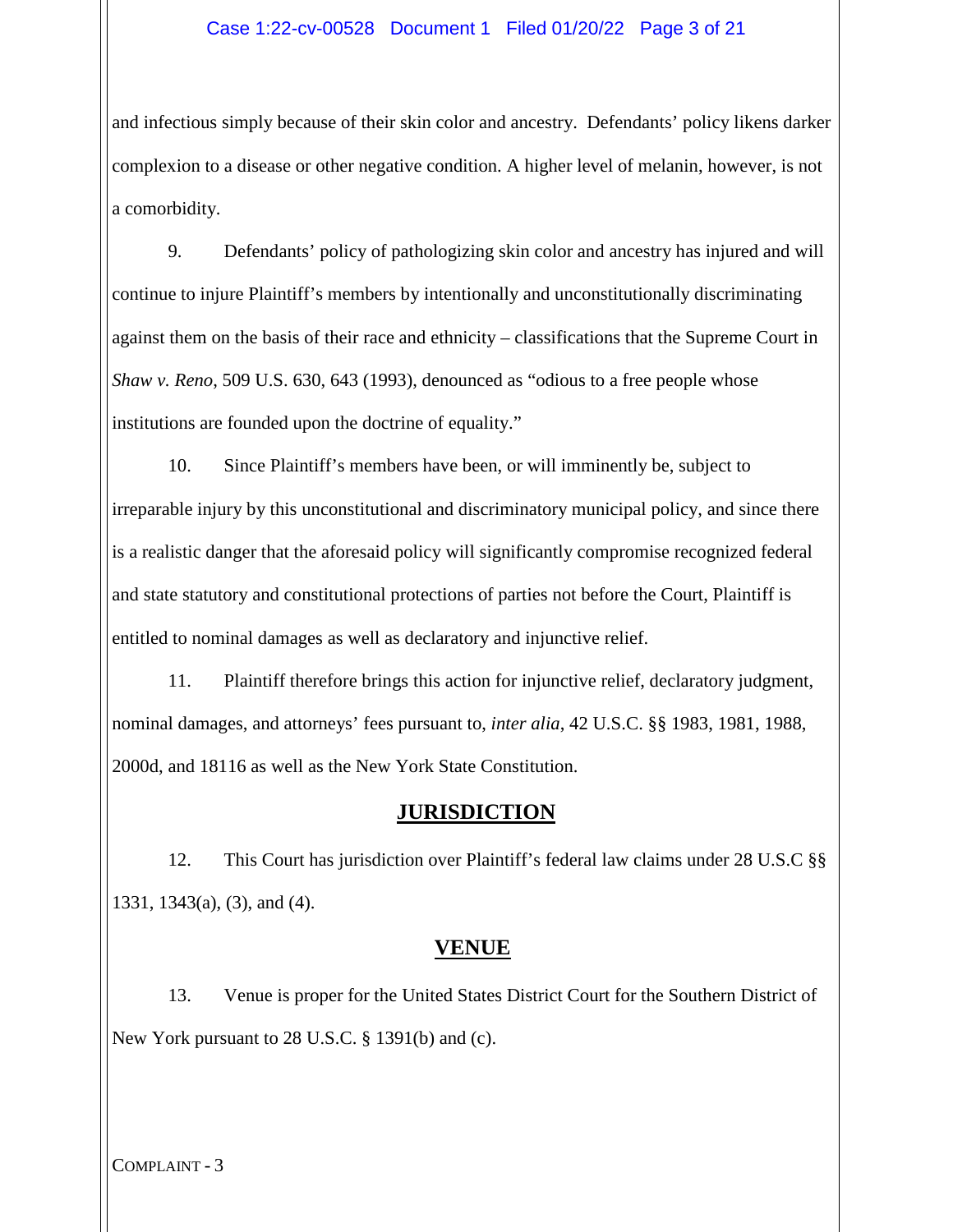#### **JURY TRIAL DEMANDED**

14. Plaintiff demands trial by jury of all issues properly triable thereby.

#### **THE PARTIES**

15. Plaintiff Foundation Against Intolerance & Racism, Inc. ("FAIR"), is a not-for profit corporate entity duly organized under the laws of the State of New York, with its principal place of business located at 485 Madison Avenue, 16th Floor, New York, New York 10022.

16. FAIR is a nonpartisan organization dedicated to advancing civil rights and liberties for all Americans. FAIR's purpose and mission are to promote equal protection under the law and to advocate for individuals who suffer discrimination based on their skin color, ancestry, or other immutable characteristics.

17. Among FAIR's members are New York City residents of a number of different races and ethnicities, including white and non-Hispanic/Latino (hereinafter, "white Members").

18. Plaintiff's white Members are at high risk for contracting COVID-19.

19. Said white Members will seek treatment with Anti-SARS-CoV-2 Monoclonal Antibodies ("mAbs") and oral antivirals ("OAVs") (collectively "COVID treatments") if and when they develop symptoms, test positive for SARS-CoV-2, and are within 5-10 days of symptom onset.

20. Said white Members are suffering injury in fact from Defendants' racially and ethnically discriminatory policy because they and other non-Hispanic/Latino white individuals cannot and will not be able to obtain monoclonal antibodies and/or oral antiviral treatments in the City of New York when they contract COVID-19 unless they demonstrate a medical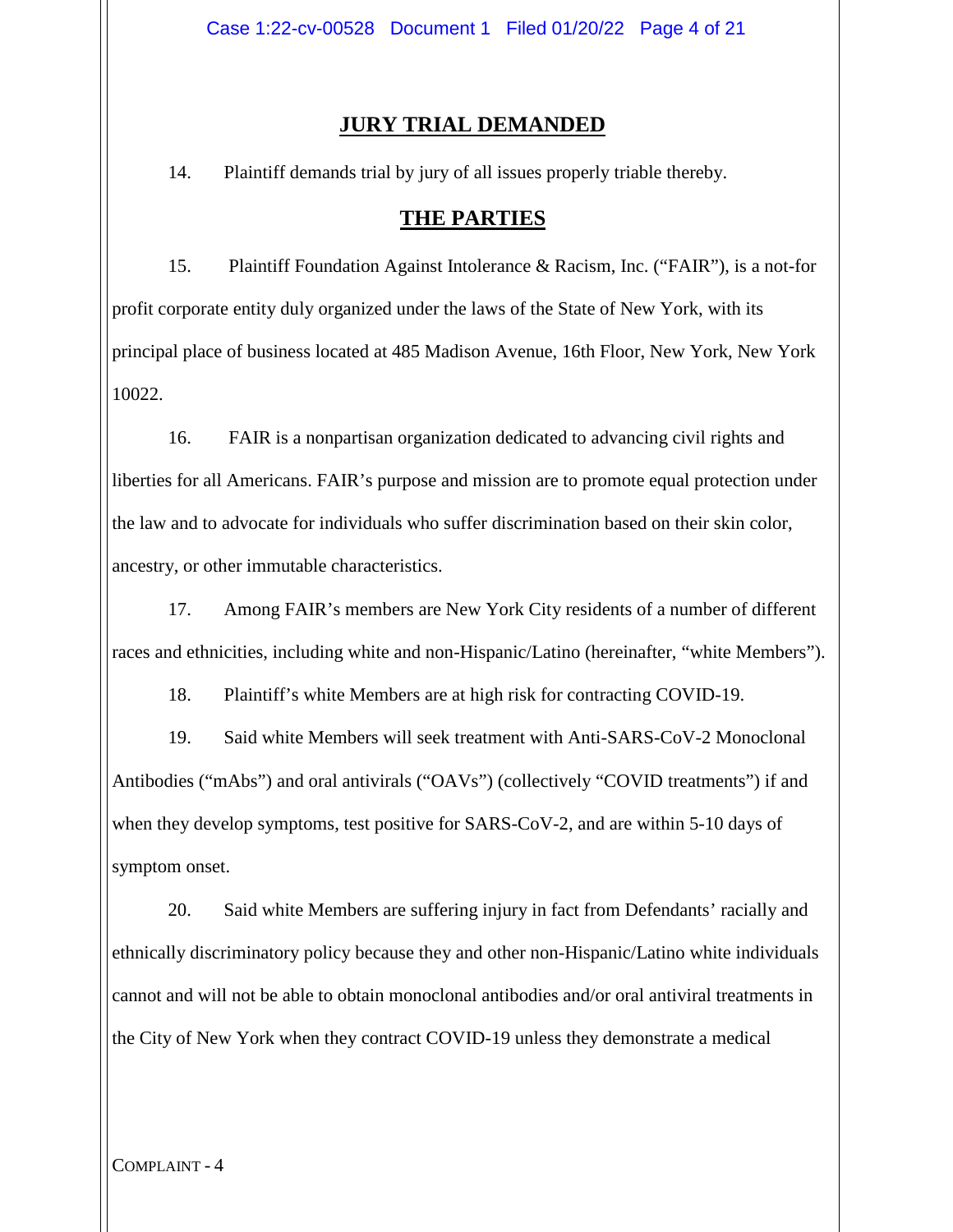#### Case 1:22-cv-00528 Document 1 Filed 01/20/22 Page 5 of 21

condition or other factors that increase their risk for severe illness from the virus, while nonwhite and Hispanic/Latino residents of New York City are not required to make such a showing.

21. And, as more fully set forth below, even if they make such a showing, said white Members will be given the lowest possible priority because of their skin color and ethnicity.

22. Plaintiff's white Members are also suffering injury in fact from Defendants' racially and ethnically discriminatory policy because said policy subjects them to an increased risk of serious illness or death when they acquire COVID-19.

23. Defendants' unlawful policy further injures Plaintiff's white Members because it causes them apprehension due to their increased risk of physical, psychological and financial harm from COVID-19.

24. Further, Plaintiff's members are suffering injury in fact from Defendants' racially and ethnically discriminatory policy because members who are classified as "nonwhite" and/or "Hispanic/Latino" under the policy (hereinafter "non-white Members") have been and are being prescribed and administered these experimental medicines pursuant to it despite the fact that, but for said members' ethnicity and skin color, such treatments often are not medically indicated.

25. Solely because of their skin color or ancestry, these non-white Members have been and are being made to serve as test subjects and to assume a disproportionate share of the risk of long term negative side effects from these experimental therapies. This has caused and will continue to cause said non-white Members apprehension of long term harm.

26. That at all times relevant herein, defendant City of New York (hereinafter, "defendant City") was and still is a municipal corporation duly organized and existing under and by virtue of the laws of the State of New York.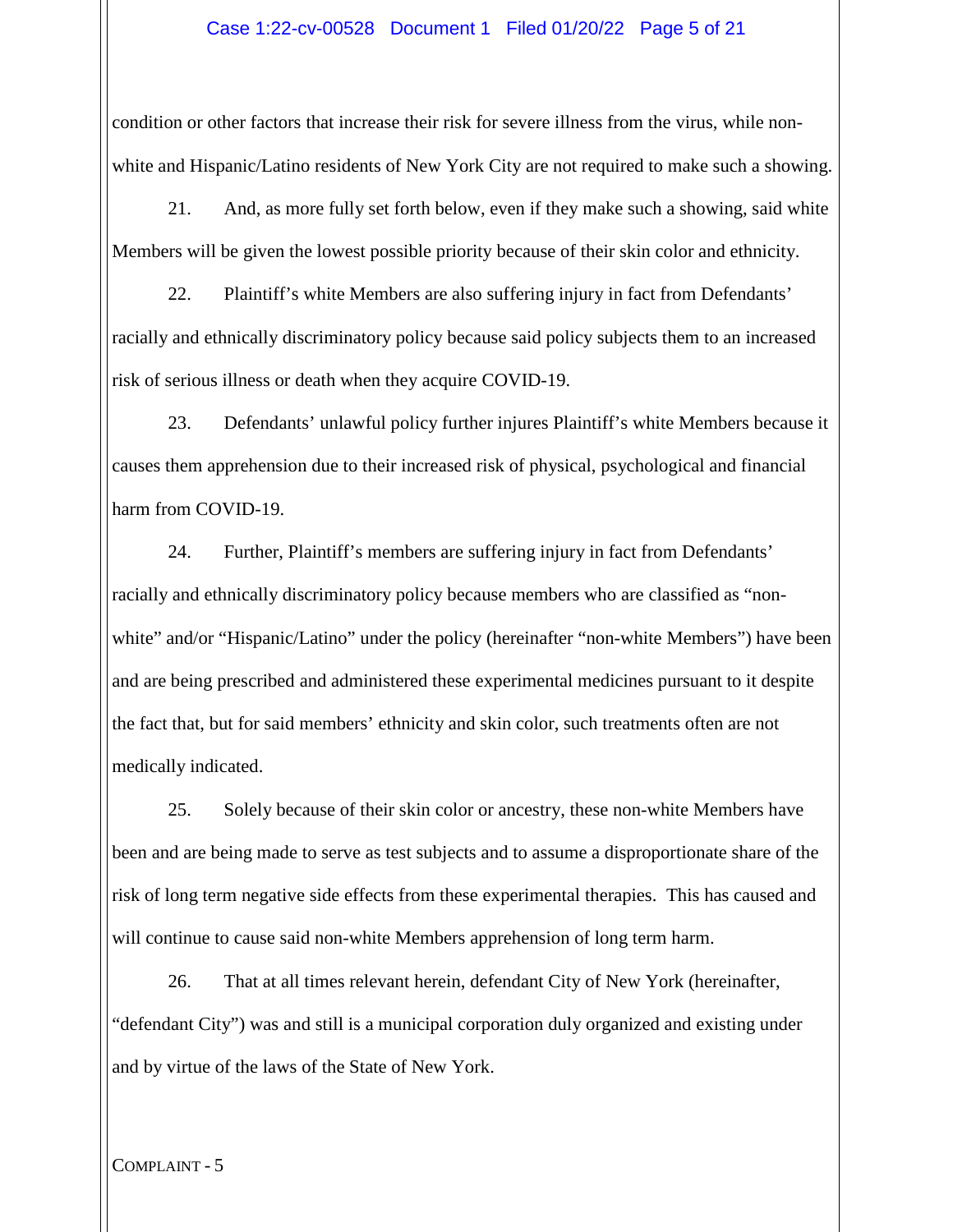27. That at all times herein mentioned, defendant City operated, controlled and maintained an agency, subdivision and department known as the City Department of Health and Mental Hygiene ("DOHMH").

28. That at all times relevant herein, defendant Dave A. Chokshi was and is the commissioner of the DOHMH, and as such was and is employed by defendant City.

29. In such capacity, defendant Chokshi is responsible for setting, promulgating and enforcing all directives, orders and policies of the DOHMH.

30. That at all times herein mentioned, defendant Chokshi was acting within the course and scope of his employment with defendant City.

31. That at all times herein mentioned, defendant Chokshi was acting under color of state law.

32. Defendant Chokshi is sued in his official capacity.

## **FACTUAL BACKGROUND**

## **Efficacy of OAVs and Monoclonal Antibody Treatments**

33. The FDA recently approved oral antiviral therapies to treat patients with mild-tomoderate COVID-19 who are at high risk for progression to severe disease, regardless of vaccination status.

34. Among these are monoclonal antibody products and oral antivirals that are extremely effective at preventing and treating COVID-19.

35. The oral antiviral Paxlovid demonstrated an 88% reduction in hospitalizations and death in patients at high risk for severe COVID-19 disease.

36. The oral antiviral Molnupiravir demonstrated a 30% reduction in hospitalizations and death in patients at high risk for severe COVID-19 disease.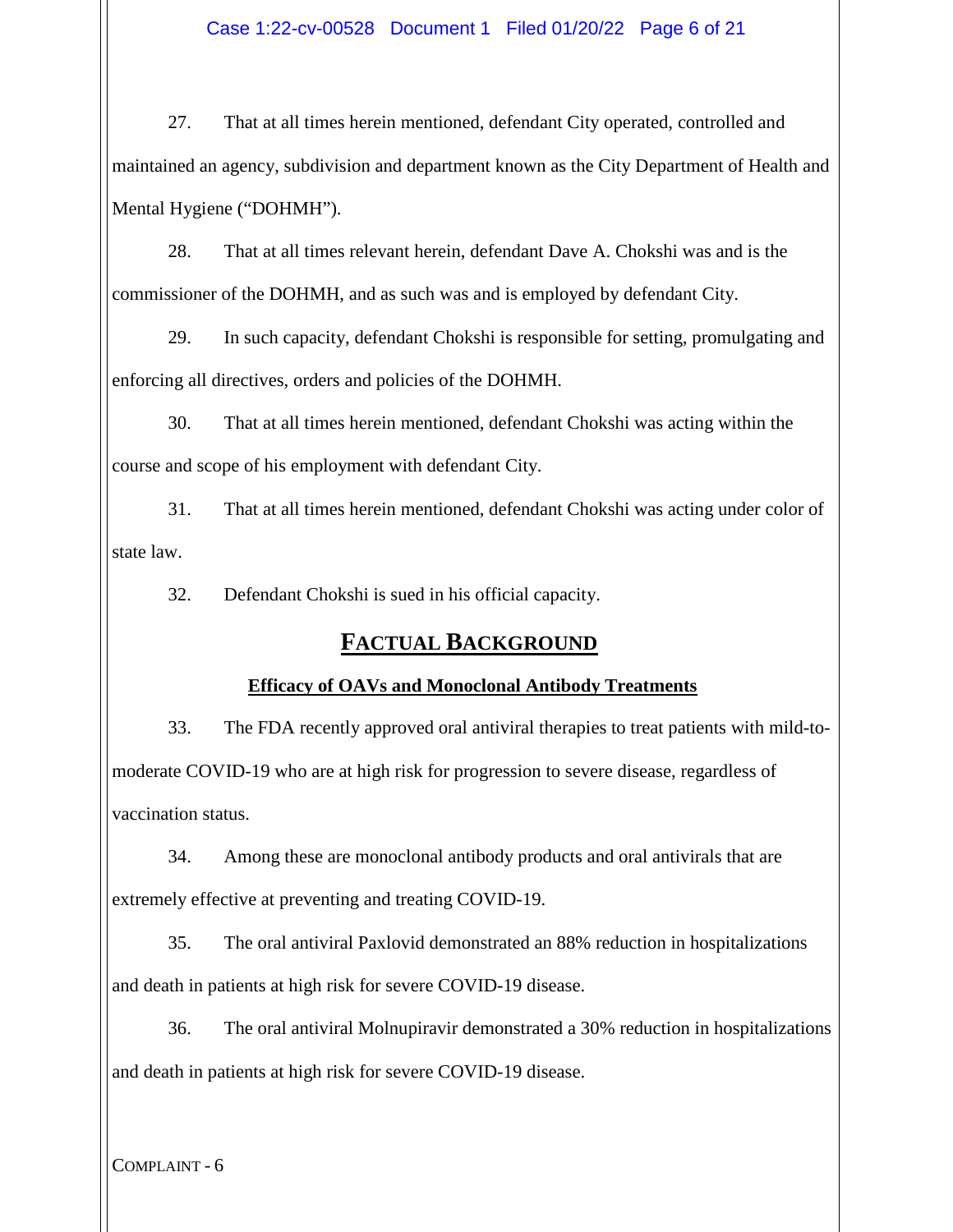37. Both of these oral antivirals must be administered very quickly, within five days of symptom onset, otherwise the patients have a substantially higher risk of becoming gravely ill or dying.

38. Both Paxlovid and Molnupiravir have received Emergency Use Authorization from the U.S. Food and Drug Administration ("FDA"). Paxlovid is authorized for patients age 12 and older, and Molnupiravir is authorized for patients age 18 and older.

39. In clinical trials, the monoclonal antibody product Sotrovimab (which is sold under the brand name Xevudy) demonstrated an 85% reduction in hospitalizations and death in patients at high risk for severe COVID-19 disease, and it is the only authorized mAb expected to be effective against the Omicron variant of the SARS-CoV-2 virus.

40. Sotrovimab also must be administered very quickly, within 10 days of symptom onset, otherwise the patients have a substantially higher risk of becoming gravely ill or dying.

#### **Surge in COVID-19 Cases**

41. The authorization of oral antivirals comes at a time of a significant surge in cases and reduced effectiveness of existing therapeutics due to the Omicron variant, which is now the predominant variant nationally.

42. Indeed, due to the highly contagious Omicron variant, the number of Americans contracting COVID-19 is skyrocketing.

43. As of January 8, 2022, the Centers for Disease Control and Prevention (CDC) estimated that the Omicron variant accounts for over 98% of all cases in the United States, and 99.3% of all cases in New York State. *See* https://covid.cdc.gov/covid-data-tracker/#variantproportions (accessed Jan. 15, 2022).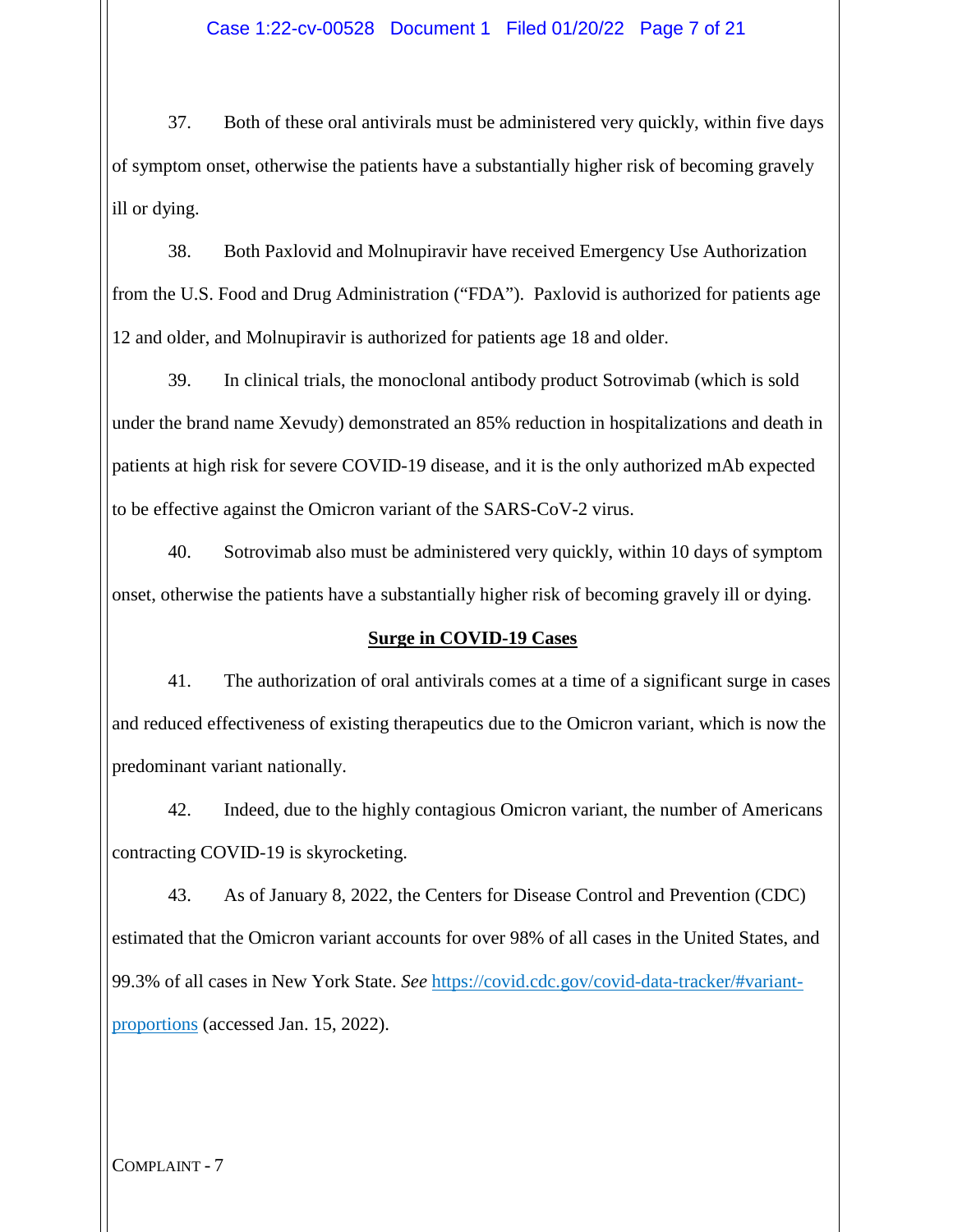44. Moreover, the CDC has stated that it expects "a rapid increase in infections" of the Omicron variant in the United States," that this variant is "driving rapid epidemic growth," and that there likely will be "steep epidemic trajectories." According to the CDC, the number of Omicron infections are "exponentially increasing" as a result of its increased transmissibility and the variant's ability to evade immunity conferred by past infection or vaccination. Further, "given the likely increase in number of infections, the absolute numbers of people with severe outcomes could be substantial." *See* https://www.cdc.gov/coronavirus/2019-

ncov/science/forecasting/mathematical-modeling-outbreak.html (accessed Jan. 15, 2022).

45. The CDC forecasts a steep increase nationally in new hospital admissions per day over the next few weeks due to COVID-19 infections.



## **National Forecast**

46. Dr. Janet Woodcock, the acting commissioner of the FDA, recently testified before a Senate committee that "most people are going to get COVID."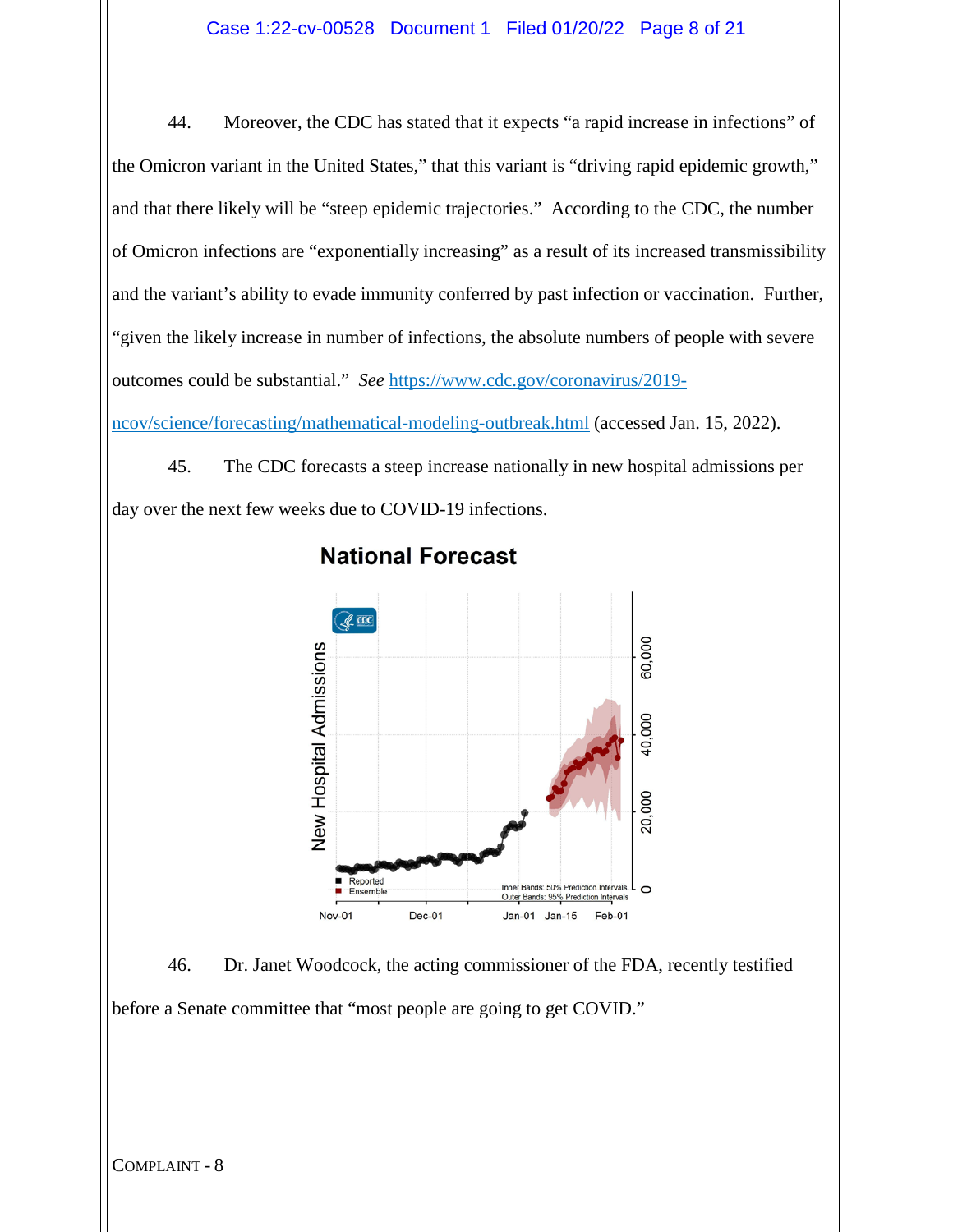47. The U.S. is averaging over 700,000 daily new COVID-19 cases, according to the CDC, and hospitalizations are hitting record levels. New York City is averaging approximately 22,000 daily cases. *See* https://covid.cdc.gov/covid-data-tracker/#trends\_dailycases.

48. The New York City Department of Health has found that with the Omicron variant, "more people [have been] infected more quickly in NYC than any other point in the pandemic." *See* https://www1.nyc.gov/assets/doh/downloads/pdf/covid/omicron-variant-reportjan-13-22.pdf (accessed Jan. 18, 2022).

#### **NIH Statement about Supply Shortages and Patient Triage**

49. On or about December 23, 2021, the National Institute of Health ("NIH") issued a statement expressing that supply shortages require the administration of these therapies to patients to be triaged. The statement read in pertinent part: "With the increase in cases of COVID-19 and the emergence of the Omicron (B.1.1.529) variant of concern, there may be logistical or supply constraints that make it impossible to offer the available therapy to all eligible patients, making patient triage necessary."

#### **New York State Prioritization Memo**

50. Thereafter, the New York State Department of Health issued a guidance memo to all New York State medical providers entitled "Prioritization of Anti-SARS-CoV-2 Monoclonal Antibodies and Oral Antivirals for the Treatment of COVID-19 During Times of Resource Limitations" (hereinafter "State Prioritization Memo"). A copy of this memo is annexed hereto as Exhibit 1.

51. The State Prioritization Memo provides that "[i]n times of limited supplies of monoclonal antibodies (mAbs) and oral antivirals (OAVs), providers should prioritize patients eligible for treatment based on their level of risk for progressing to severe COVID-19. In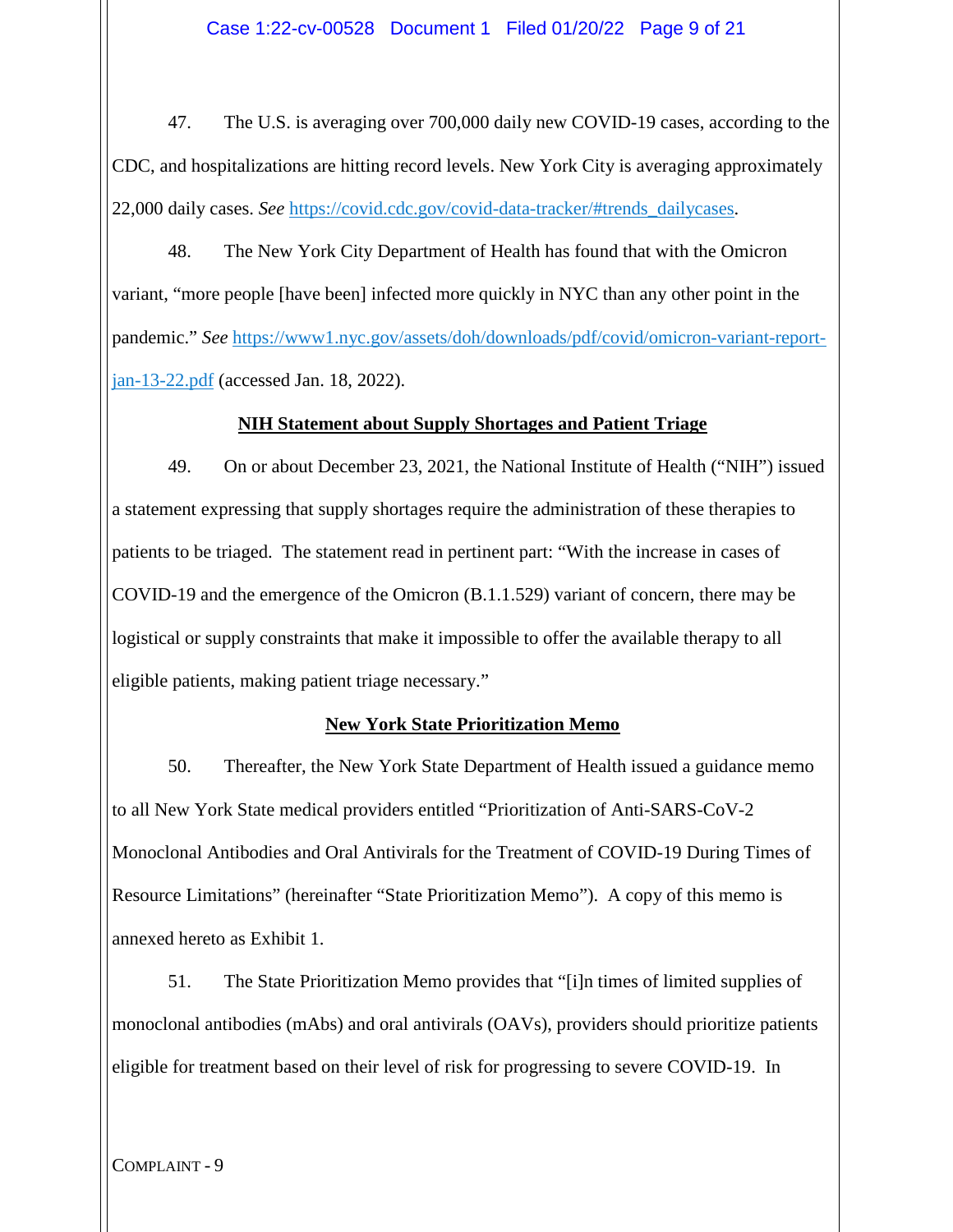#### Case 1:22-cv-00528 Document 1 Filed 01/20/22 Page 10 of 21

addition, the most efficacious products should be prioritized for patients with the highest risk for hospitalization and death."

52. The State Prioritization Memo then sets out a matrix with five different "risk groups" for what it described as "Tier 1" patients.

53. According to the State Prioritization Memo, Tier 1 patients are those who have "mild to moderate symptoms, test positive for SARS-CoV-2," and are within 5-10 days of symptom onset.

54. Tier 1 is broken into 5 groups, which are labeled 1A, 1B, 1C, 1D, and 1E.

55. The highest priority Tier 1 patients are assigned to group 1A, the next highest are assigned to group 1B, and so on.

56. The State Prioritization Memo directs that medical providers should assign each patient to one of these groups.

57. Group  $1A$  – the highest risk category – is for patients: (1) of any age with moderate to severe immunocompromise, regardless of vaccine status; (2) age 65 and older and not fully vaccinated with at least one risk factor for severe illness; or (3) age 65 or older that is a resident of a long-term care facility environment.

58. Group 1B – the second highest risk category – is for patients: (1) under 65 years of age and not fully vaccinated with two or more risk factors for severe illness; or (2) over 65, not fully vaccinated, and with no risk factors.

59. Group 1C – the third highest risk category – is for patients under 65 years of age and not fully vaccinated with at least one risk factor for severe illness.

60. Group 1D – the fourth highest risk category – is for patients over age 65 and fully vaccinated with at least one risk factor for severe illness.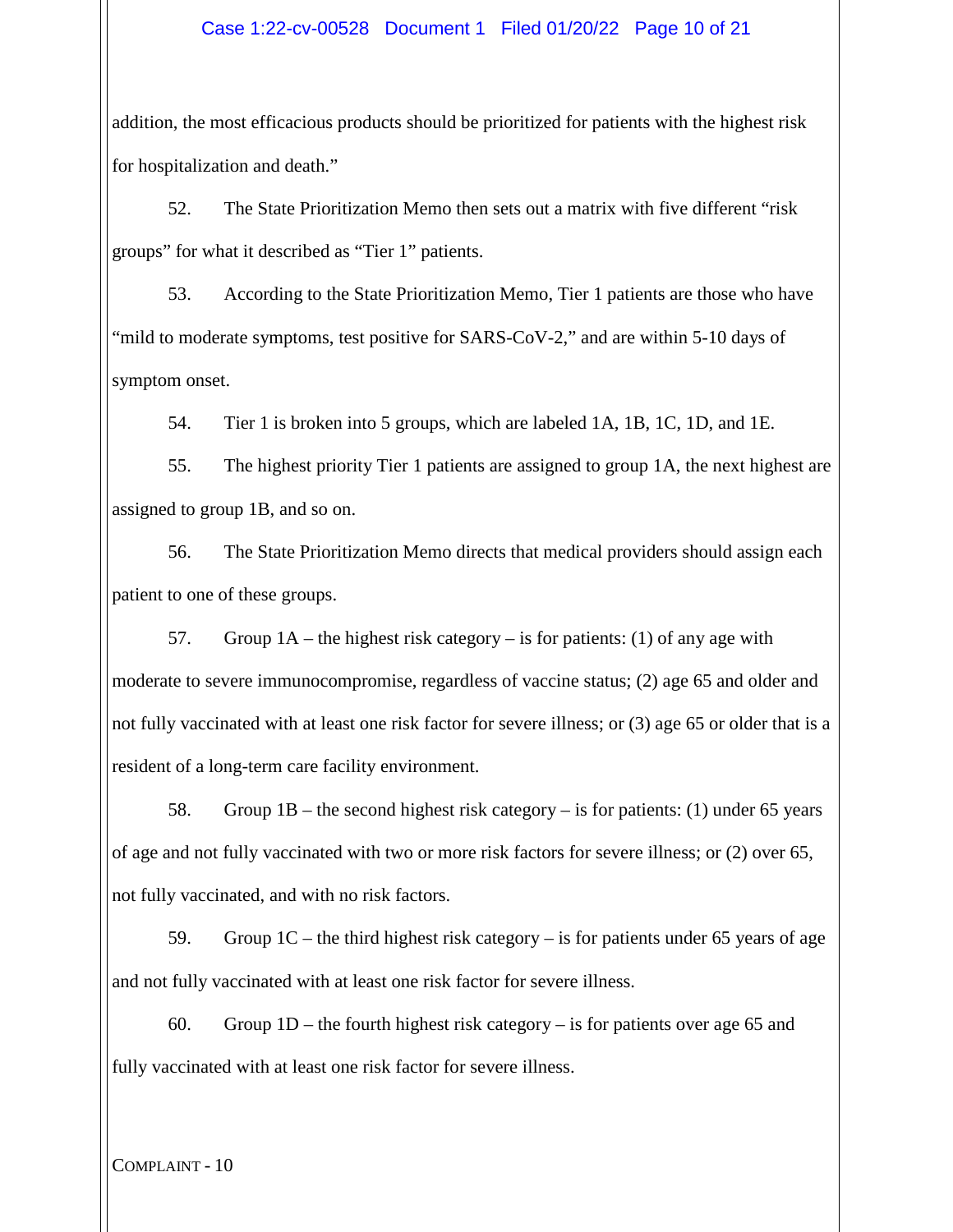61. Group  $1E$  – the lowest risk category – is for patients: (1) under 65 years of age and fully vaccinated with at least one risk factor for severe illness; or (2) age 65 and older and fully vaccinated with no other risk factors.

62. The State Prioritization Memo directs medical providers to assign each patient to a group within Tier 1 and then prioritize them within their respective groups according to each patient's number of "risk factors."

63. With respect to "risk factors," the State Prioritization Memo references the NIH COVID-19 Treatment Guidelines, which in turn directs readers to a CDC webpage for a list of risk factors for severe COVID-19.

64. In addition to the risk factors enumerated on the CDC website, the State Prioritization Memo expressly provides that "non-white race or Hispanic/Latino ethnicity should be considered a risk factor, as longstanding systemic health and social inequities have contributed to an increased risk of severe illness and death from COVID-19."

65. Thus, while non-Hispanic white individuals who test positive for COVID-19 are ineligible for mAb or OAV treatments unless they also demonstrate "a medical condition or other factors that increase their risk for severe illness," similarly situated "non-white" or "Hispanic/Latino" individuals are *automatically* eligible for these life-saving antiviral treatments without having to make such a showing and regardless of the individual's medical situation. The State Prioritization Memo's risk group matrix is as follows: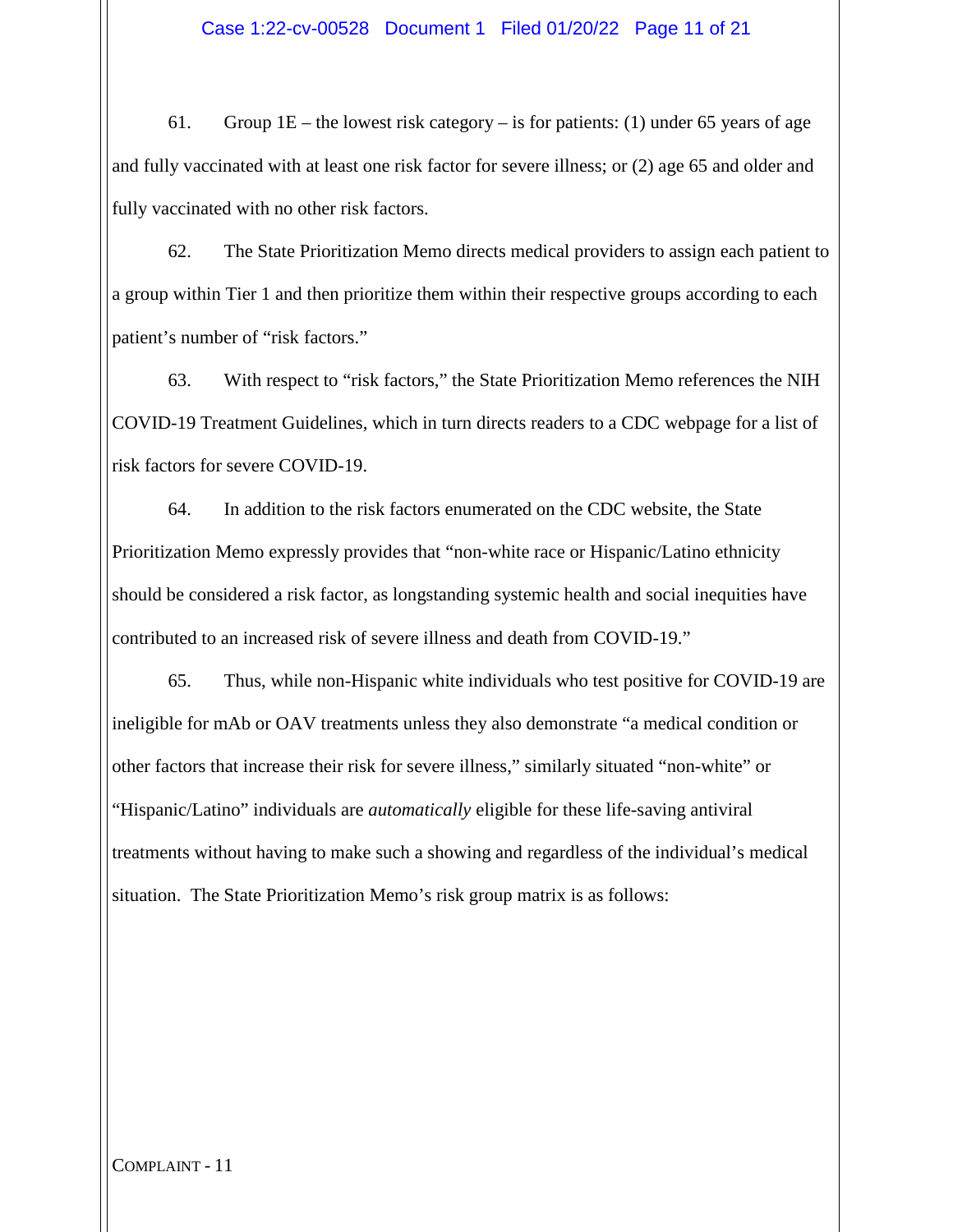|                                                                                                                                                                                                                                                                                  | Case 1:22-cv-00528 Document 1 Filed 01/20/22 Page 12 of 21                                                                                                                           |                                                                                                                                                 |  |
|----------------------------------------------------------------------------------------------------------------------------------------------------------------------------------------------------------------------------------------------------------------------------------|--------------------------------------------------------------------------------------------------------------------------------------------------------------------------------------|-------------------------------------------------------------------------------------------------------------------------------------------------|--|
| Tier 1: Prioritization Groups for the Treatment of COVID-19<br>For treatment, patients must have mild to moderate symptoms, test positive for SARS-CoV-2, and be within 10 days of symptom<br>onset for mAbs or within 5 days for oral antivirals                                |                                                                                                                                                                                      |                                                                                                                                                 |  |
| <b>Risk Groups</b>                                                                                                                                                                                                                                                               | <b>Recommended Therapy/Approach</b>                                                                                                                                                  | <b>Notes on Prioritization</b>                                                                                                                  |  |
| 1A. Any age with moderate to severe<br>immunocompromise regardless of vaccine<br>status or<br>Age 65 and older and not fully vaccinated with<br>at least one risk factor for severe illness or<br>Age 65 or older that is a resident of a long-term<br>care facility environment | Refer for monoclonal antibody<br>therapy (mAb) or prescribe Paxlovid,<br>ideally within 24 hours of positive test<br>Consider molnupiravir if the options<br>above are not available | If needed, prioritize patients based on<br>Age<br>۰<br>Number of risk factors<br>$\bullet$                                                      |  |
| 1B. Under 65 years of age and not fully<br>vaccinated with two or more risk factors for<br>severe illness or over 65 and not fully<br>vaccinated (no risk factors)                                                                                                               | Consider mAbs or OAVs if supplies<br>allow                                                                                                                                           | If needed, prioritize patients based on<br>Age<br>۰<br>Number of risk factors                                                                   |  |
| 1C. Under 65 years of age and not fully<br>vaccinated with at least one risk factor for<br>severe illness                                                                                                                                                                        | Consider mAbs or OAVs if supplies<br>allow                                                                                                                                           | If needed, prioritize patients based on<br>$\bullet$ Age                                                                                        |  |
| 1D. Over age 65 and fully vaccinated with at<br>least one risk factor for severe illness                                                                                                                                                                                         | Consider mAbs or OAVs if supplies<br>allow                                                                                                                                           | If needed, prioritize patients based on<br>Age<br>٠<br>Number of risk factors<br>$\bullet$<br>Receipt of booster<br>Time since last vaccination |  |
| 1E. Under 65 years of age and fully vaccinated<br>with at least one risk factor for severe illness or<br>Age 65 and older and fully vaccinated with no<br>other risk factors                                                                                                     | Consider mAbs or OAVs if supplies<br>allow                                                                                                                                           | If needed, prioritize patients based on<br>Age<br>۰<br>Number of risk factors<br>$\bullet$<br>Receipt of booster<br>Time since last vaccination |  |

## **NYC DOHMH's Health Advisory #39**

66. On or about December 27, 2021, defendant City, through its DOHMH, which was and is led by defendant Chokshi, issued a directive entitled "2021 Health Advisory #39" (hereinafter, the "NYC Order") to all medical providers in the City of New York. It was immediately implemented and is still in effect.

67. The NYC Order commands all medical providers in the City of New York to "adhere to New York State Department of Health guidance on prioritization of high risk patients for anti-SARS-CoV-2 therapies during this time of severe resource limitations." A copy of the NYC Order is annexed hereto as Exhibit 2.

68. The NYC Order thus directs in mandatory terms that all New York City medical providers must triage and prioritize COVID-19 patients according to risk grouping matrix set forth in the State Prioritization Memo.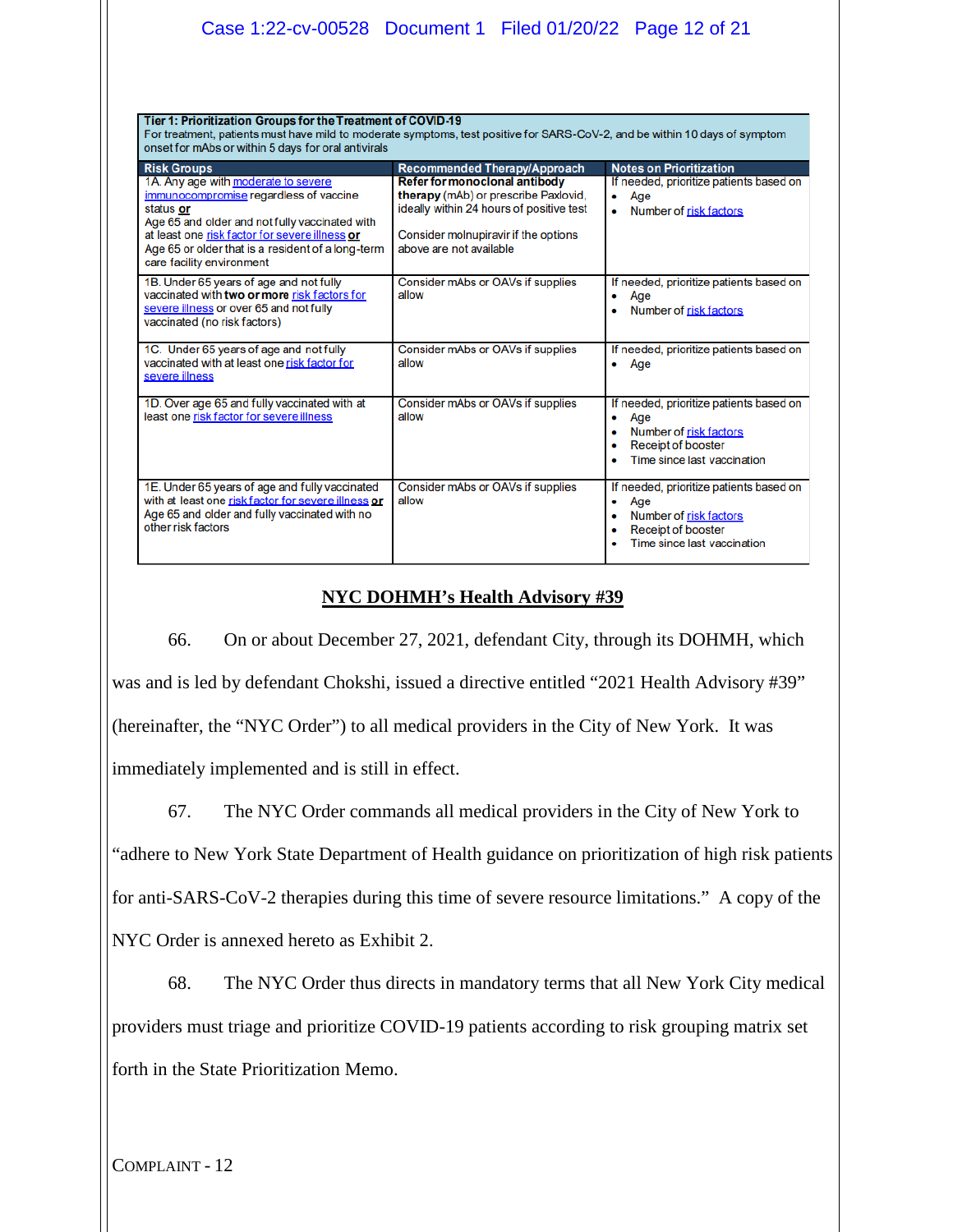69. Further, in a section of the NYC Order entitled "Eligibility," the NYC Order directs that New York City medical providers must "[c]onsider race and ethnicity when assessing an individual's risk" for severe COVID-19 illness.

70. According to the NYC Order, which expressly incorporates and adopts the State Prioritization Memo's five risk groups, recommended therapies, and risk factors, being "nonwhite" or "Hispanic/Latino" serves to elevate a patient's risk status, place them in a higher risk category, and give them preference over similarly situated "white" patients – such as the Plaintiff's white Members – for access to the limited supply of lifesaving COVID-19 treatments and therapies. This creates a racial hierarchy in which non-Hispanic white persons are always at the bottom.

71. By way of illustration, imagine that two patients, one white and one black, present to the same health care provider with mild to moderate symptoms of COVID-19. Both test positive for SARS-CoV-2, and both are within 5 days of symptom onset. Both patients are also under 65 years of age and are fully vaccinated. According to the NYC Order, the white patient would not be placed in any prioritized risk group in Tier 1, while the black patient would be placed in Tier 1 risk group 1E, solely because he or she is a "non-white race." As a member of the higher risk group, the black patient would be given priority over the white patient for mAbs or OAV treatment. This treatment advantage is not based on any objective medical need or scientific study, but solely on racial and ethnic discrimination.

72. Similarly, consider a situation where two 70-year-old patients, one white and one of Hispanic ethnicity, present in a doctor's office with mild to moderate symptoms of COVID-19. Both are fully vaccinated, both test positive for SARS-CoV-2, and both are within 5 days of symptom onset. Neither has any underlying medical conditions. The white patient would be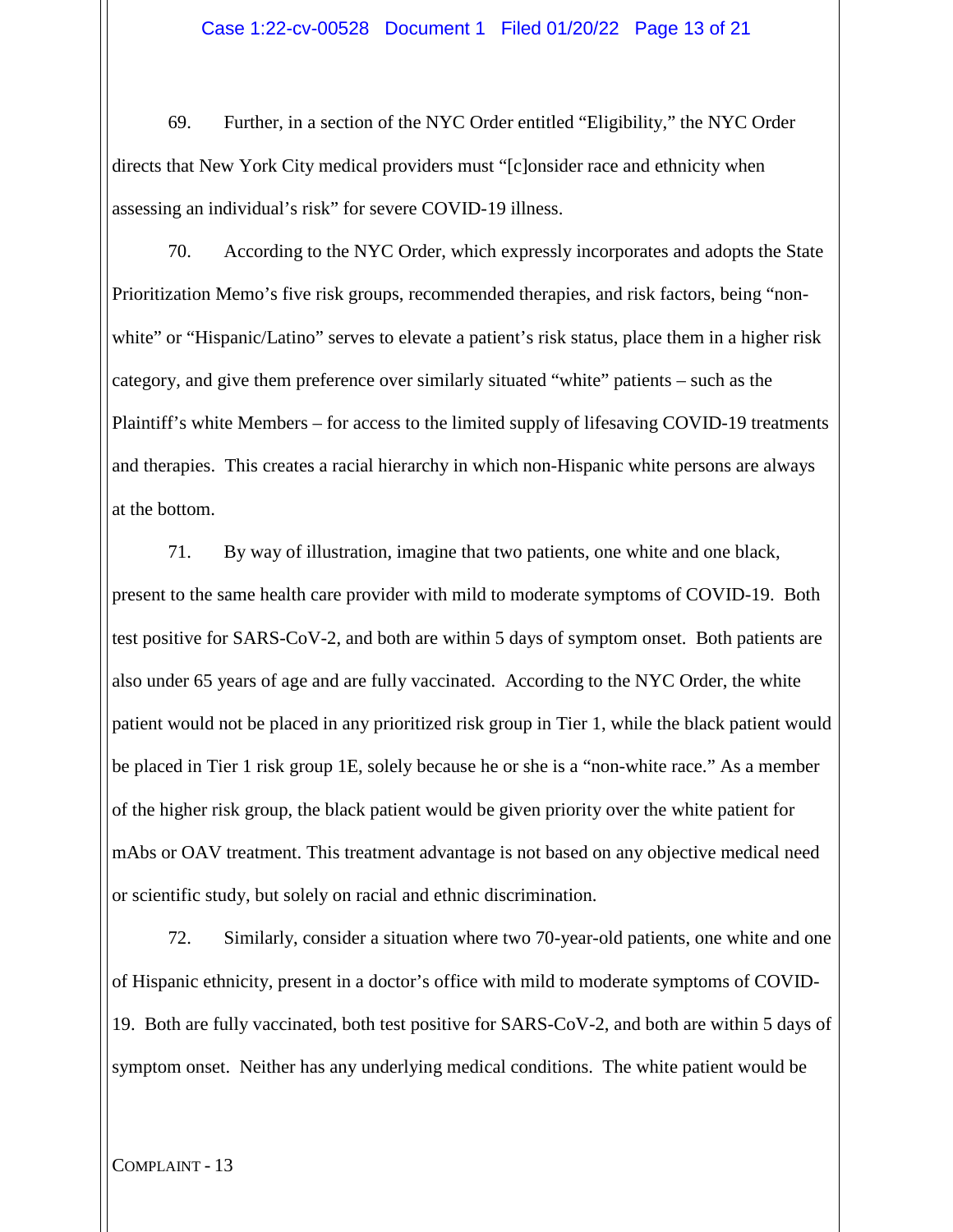#### Case 1:22-cv-00528 Document 1 Filed 01/20/22 Page 14 of 21

placed in category 1E, the lowest risk group, while the Hispanic patient – solely because of her ethnicity – would be placed in category 1D, a higher risk group than the white patient. The Hispanic patient, like the black patient in the previous example, would be given priority over the white patient for mAbs and oral antiviral treatment simply because of her ethnic heritage.

73. Under Defendants' policy, even if two patients each had moderate to severe immunocompromise, and therefore were both placed in risk group 1A, the non-white or Hispanic/Latino patient would be prioritized over a non-Hispanic white patient for no reason other than their skin color and/or ancestry.

74. The same holds true for each of the risk groups, since the NYC Order directs providers to adhere to the State Prioritization Memo, which in turn directs that providers prioritize each patient within each risk group according to the patient's number of "risk factors."

75. Solely because of their skin color and/or ethnicity, a non-white or Hispanic/Latino patient will always be assigned one more risk factor than identically situated white patients – such as Plaintiff's white Members herein – and therefore, under the NYC Order, the non-white or Hispanic/Latino patient will always be prioritized ahead of Plaintiff's white Members when it comes to receiving life-saving therapies and prophylaxis against COVID-19.

76. Patients younger than 65 with no risk factors but who happen to have been born non-Hispanic white are always guaranteed to be at the end of the line.

77. This is not because any race or ethnicity has a medical susceptibility or genetic predisposition to severe COVID-19 disease, but because, according to the NYC Order, the City of New York believes that such discrimination is warranted because of "longstanding systemic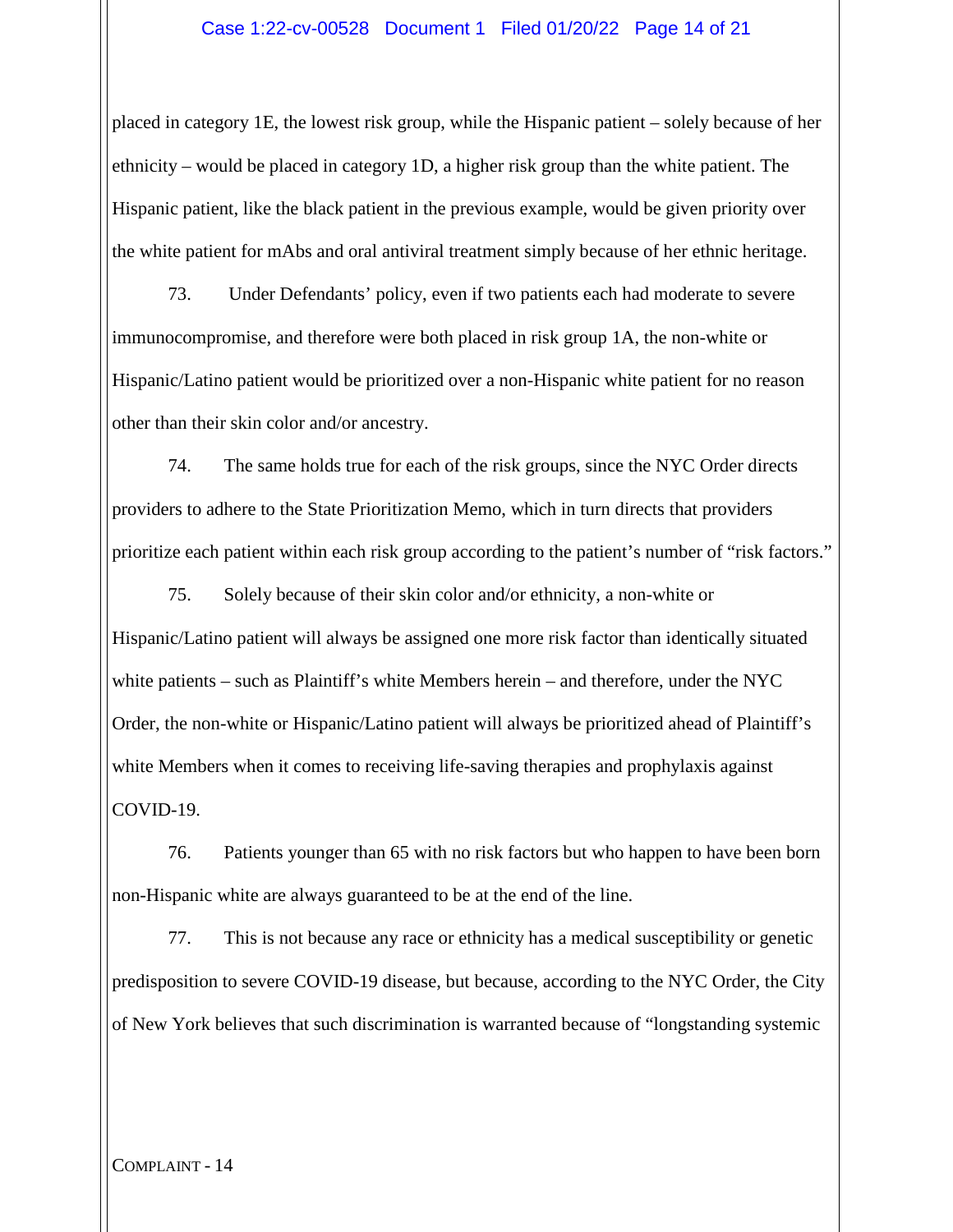#### Case 1:22-cv-00528 Document 1 Filed 01/20/22 Page 15 of 21

health and social inequities" that have been visited on those who are "non-white" or "Hispanic/Latino."

78. Moreover, Defendants' illegal policy of race-based rationing promotes a vile and evil canard, rooted in eugenics, that non-white races and ethnicities are more sickly, weak, and infectious simply because of their skin color and ancestry. Defendants' policy pathologizes darker skin colors by likening them to a disease or other negative condition. A higher level of melanin, however, is not a comorbidity.

79. Further, while clinical studies demonstrate that mAbs and OAVs – all of which are experimental therapies without FDA approval – are extremely effective at treating patients with mild to moderate COVID-19 who, due to age and underlying medical conditions, are at high risk for progression to severe disease, they often are unnecessary for younger patients without underlying medical comorbidities.

80. Nevertheless, young or otherwise healthy "non-white" and Hispanic persons are being prescribed and administered these experimental medicines pursuant to the NYC Order – solely because of the color of their skin and their ethnic appearance – even though they likely do not need them and stand to gain no benefit from them. In contrast, similarly situated young and otherwise healthy "white" patients are not offered these experimental therapies, and therefore are not being put at risk for any of their as yet unknown harmful effects.

81. Thus, under the NYC Order, persons of color and ethnic minorities, such as Plaintiff's non-white Members, are being used as test subjects and are disproportionately bearing the risk of future adverse consequences from these experimental therapeutics.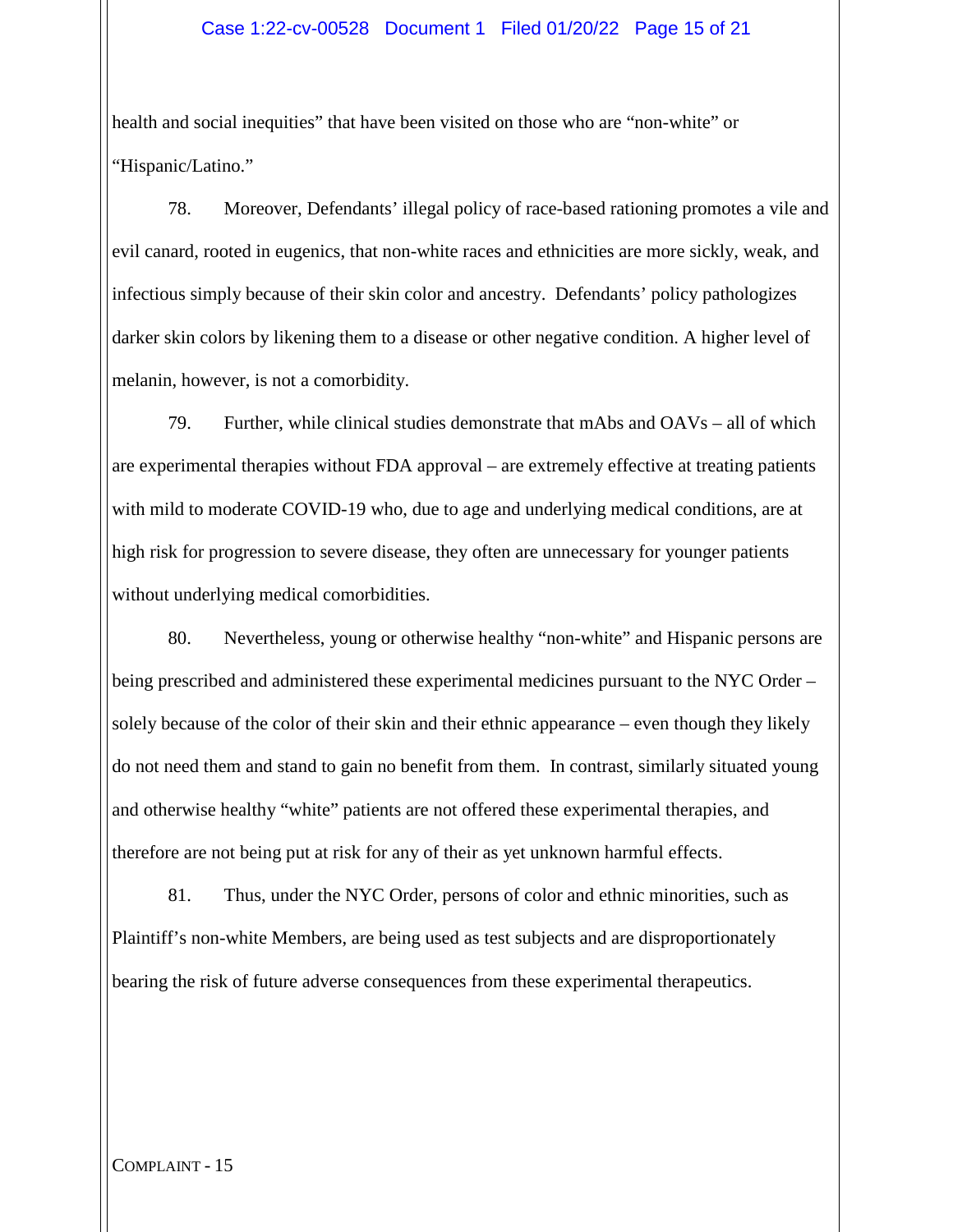82. Simply put, through their NYC Order, Defendants are purposefully engaging in an overtly discriminatory, unlawful and unconstitutional racial- and ethnic-preference medical treatment policy that quite literally has life-or-death stakes.

83. Plaintiff's white and non-white Members' injuries are traceable to the NYC Order, which is enforced by defendants Chokshi and the DOHMH.

### **FIRST CLAIM**

# **VIOLATION OF 42 U.S.C. § 1983 – EQUAL PROTECTION UNDER THE FOURTEENTH AMENDMENT**

84. Plaintiff repeats and realleges each and every allegation set forth above as though fully set forth at length herein.

85. Defendants, acting under color of New York law, have adopted a policy pursuant to which Plaintiff's Members are being discriminated against because of their race and ethnicity.

86. Plaintiff's Members are being irreparably harmed by Defendants' denial of their right to equal protection, and they will continue to be irreparably harmed unless Defendants' unlawful conduct is enjoined.

87. Plaintiff's Members have no adequate remedy at law.

## **SECOND CLAIM**

#### **DISCRIMINATION UNDER 42 U.S.C. § 1981**

88. Plaintiff repeats and realleges each and every allegation set forth above as though fully set forth at length herein.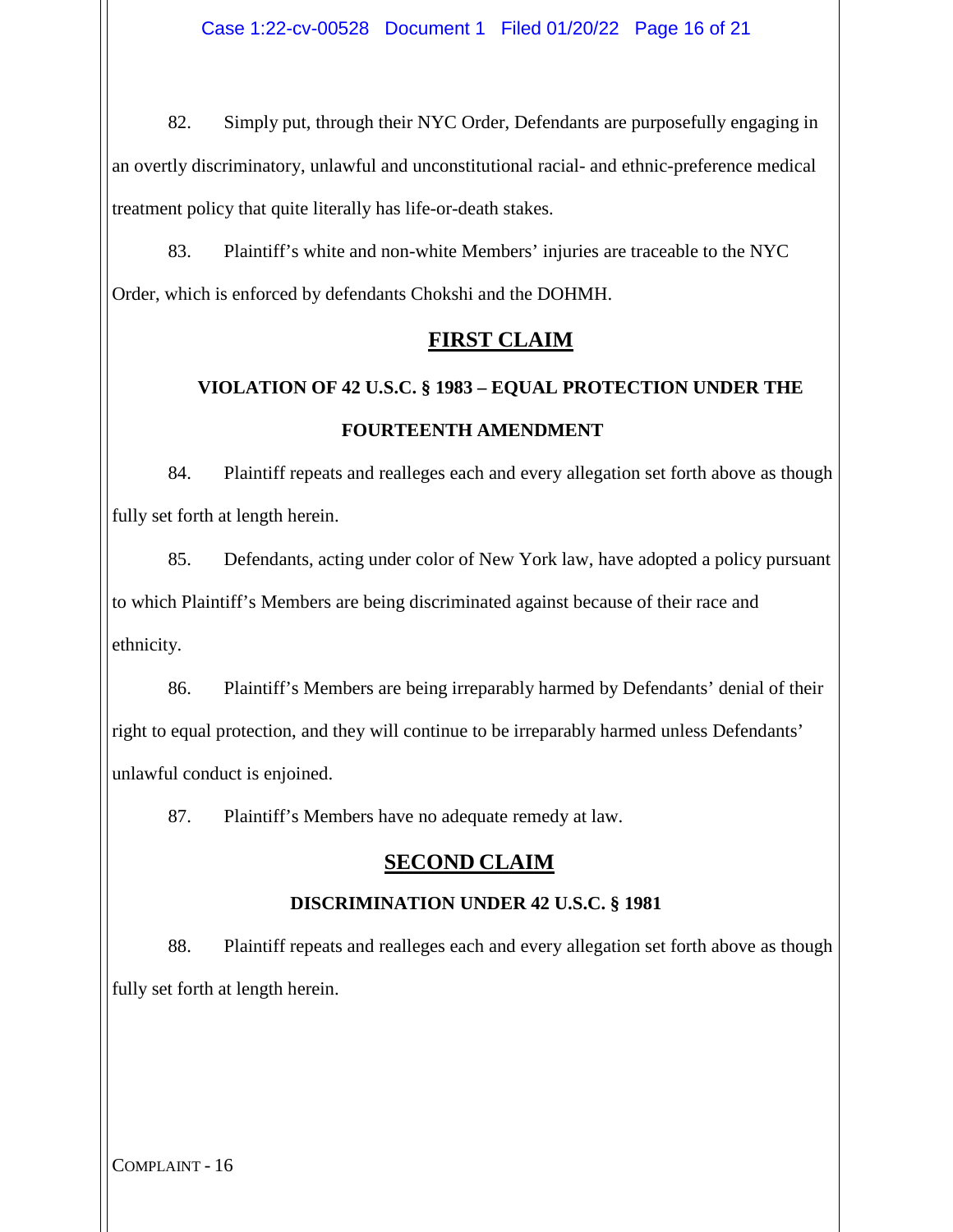Case 1:22-cv-00528 Document 1 Filed 01/20/22 Page 17 of 21

89. Defendants' acts, practices, and policies described herein constitute intentional discrimination against Plaintiff's Members on the basis of their race, in violation of the Civil Rights Act of 1866, 42 U.S.C. § 1981.

90. Plaintiff's Members are being irreparably harmed by Defendants' flagrant discrimination, and they will continue to be irreparably harmed unless Defendants' unlawful conduct is enjoined.

91. Plaintiff's Members have no adequate remedy at law.

#### **THIRD CLAIM**

#### **VIOLATION OF TITLE VI OF THE CIVIL RIGHTS ACT OF 1964**

92. Plaintiff repeats and realleges each and every allegation set forth above as though fully set forth at length herein.

93. 42 U.S.C. § 2000d provides that "[n]o person in the United States shall, on the ground of race, color, or national origin, be excluded from participation in, be denied the benefits of, or be subjected to discrimination under any program or activity receiving Federal financial assistance."

94. Defendants City of New York and its DOHMH receive federal financial assistance to provide therapies, including mAb products and OAVs, for the treatment of COVID-19.

95. Defendants' acts, practices, and policies described herein violate Title VI and they also mandate that all medical providers within the City of New York, including those who receive federal financial assistance to provide therapies for the treatment of COVID-19, violate Title VI by discriminating on the basis of race, color and national origin and by denying patients lifesaving medical treatments because they are white.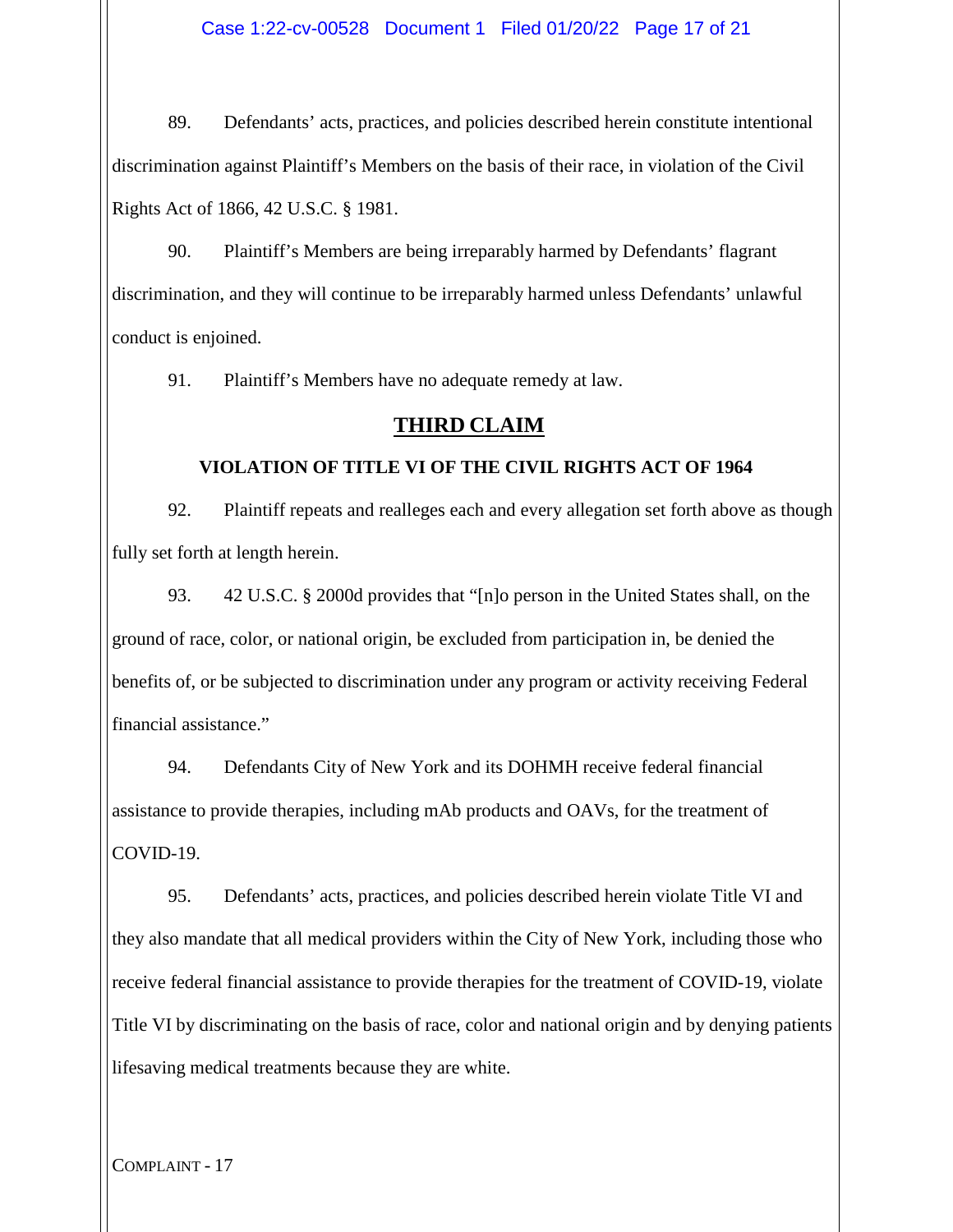96. Plaintiff's Members are being irreparably harmed by Defendants' flagrant discrimination, and they will continue to be irreparably harmed unless Defendants' unlawful conduct is enjoined.

97. Plaintiff's Members have no adequate remedy at law.

## **FOURTH CLAIM**

#### **VIOLATION OF SECTION 1557 OF THE AFFORDABLE CARE ACT**

98. Plaintiff repeats and realleges each and every allegation set forth above as though fully set forth at length herein.

99. Section 1557 of the Patent Protection and Affordable Care Act, codified at 42 U.S.C. § 18116, provides, among other things, that no individual shall be subjected to discrimination on the grounds of race, color or national origin under any health program or activity, any part of which is receiving federal financial assistance.

100. Defendants City of New York and its DOHMH receive federal financial assistance to provide therapies, including mAb products and OAVs, for the treatment of COVID-19.

101. Defendants' acts, practices, and policies described herein violate Section 1557 and they also mandate that all medical providers within the City of New York, including those who receive federal financial assistance to provide therapies for the treatment of COVID-19, violate Section 1557 by discriminating on the basis of race, color and national origin and by denying patients lifesaving medical treatments because they are white.

102. Plaintiff's Members are being irreparably harmed by Defendants' flagrant discrimination, and they will continue to be irreparably harmed unless Defendants' unlawful conduct is enjoined.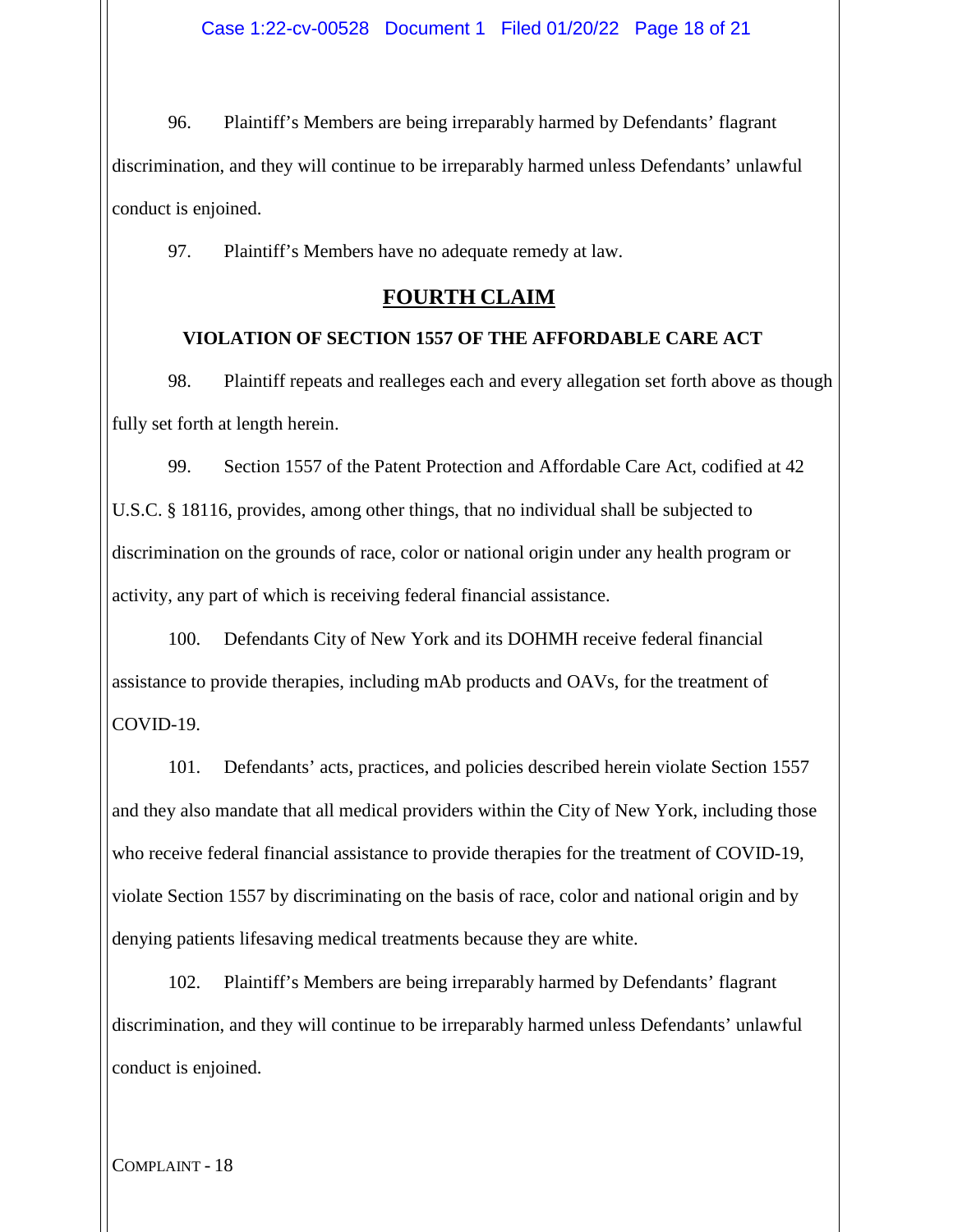103. Plaintiff's Members have no adequate remedy at law.

## **FIFTH CLAIM**

#### **VIOLATION OF ARTICLE I, § 11 OF THE NEW YORK STATE CONSTITUTION**

104. Plaintiff repeats and realleges each and every allegation set forth above as though fully set forth at length herein.

105. Article I, § 11 of the New York State Constitution provides that "No person shall be denied the equal protection of the laws of this state or any subdivision thereof. No person shall, because of race, color, creed or religion, be subjected to any discrimination in his or her civil rights by any other person or by any firm, corporation, or institution, or by the state or any agency or subdivision of the state."

106. That by virtue of the aforementioned acts, Defendants have violated the rights of Plaintiff's Members under the New York State Constitution to equal protection of the laws and to be free of racial and ethnic discrimination.

107. Plaintiff's Members are being irreparably harmed by Defendants' flagrant discrimination, and they will continue to be irreparably harmed unless Defendants' unlawful conduct is enjoined.

108. Plaintiff's Members have no adequate remedy at law.

\* \* \*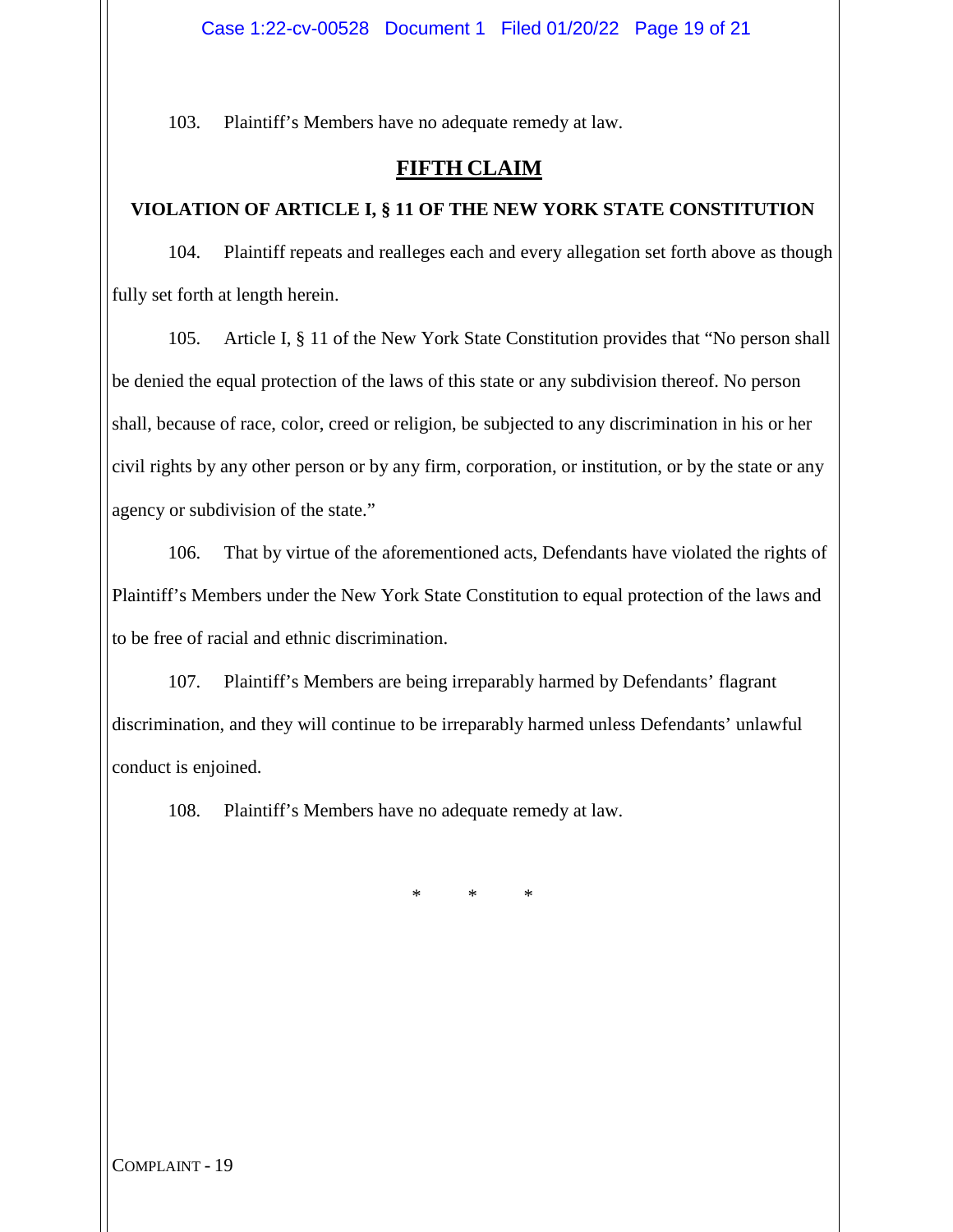## **PRAYER FOR RELIEF**

**WHEREFORE**, Plaintiff respectfully requests that this Court provide the following relief:

- a. Declare that Defendants' conduct violates Plaintiff's Members' rights to equal protection under the U.S. Constitution;
- b. Declare that Defendants' conduct violates Plaintiff's Members' rights under 42 U.S.C. § 1981 to the full and equal benefit of all laws;
- c. Declare that Defendants' conduct violates Plaintiff's Members' rights under Title VI to be free of discrimination based on their race, color or national origin;
- d. Declare that Defendants' conduct violates Plaintiff's Members' rights under § 1557 of the Affordable Care Act to be free of discrimination based on their race, color or national origin;
- e. Declare that Defendants' conduct violates Plaintiff's Members' rights to equal protection under the Constitution of the State of New York;
- f. Enjoin Defendants from continuing to deprive Plaintiff's Members of their constitutional and statutory rights and from requiring that medical providers consider race and ethnicity as risk factors in setting patients' priority level for receiving COVID treatments;
- g. Award Plaintiff nominal damages;
- h. Award Plaintiff attorneys' fees and other litigation costs reasonably incurred in this action pursuant to 42 U.S.C. § 1988;
- i. Grant Plaintiff such other relief as this Court deems just and proper.

Dated this  $20^{th}$  day of January, 2022

Ameer Benno, Esq.